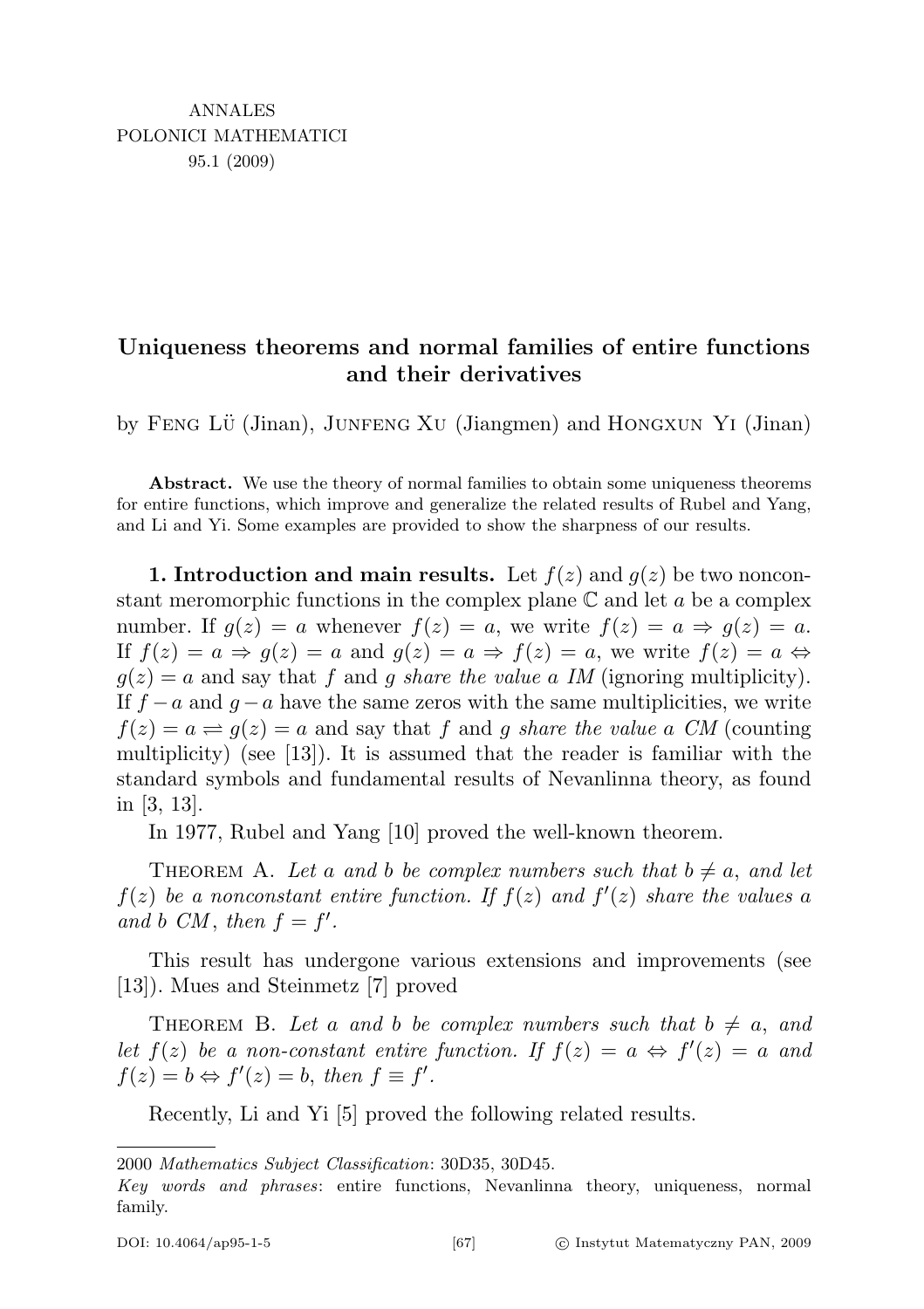THEOREM C. Let a and b be complex numbers such that  $b \neq a, 0,$  and let  $f(z)$  be a nonconstant entire function. If  $f(z) = a \rightleftharpoons f'(z) = a$  and  $f'(z) = b \Rightarrow f(z) = b$ , then  $f \equiv f'$ .

THEOREM D. Let a and b be complex numbers such that  $b \neq a, 0,$  and let  $f(z)$  be a nonconstant entire function. If  $f(z) = a \Rightarrow f'(z) = a$  and  $f(z) = b \rightleftharpoons f'(z) = b$ , then one of the following cases must occur:

$$
(1) f \equiv f',
$$

(2)  $f = Ce^{bz/(b-a)} + a$ , where C is a nonzero constant.

It is natural to ask whether the conclusion of Theorem C remains valid if the hypothesis that f and  $f'$  share a CM is replaced by f and  $f'$  sharing a IM. In the present paper, we answer this question by proving the following result.

THEOREM 1.1. Let a and b be two nonzero distinct complex numbers, and let  $f(z)$  be a nonconstant entire function. If  $f(z) = a \Leftrightarrow f'(z) = a$  and  $f'(z) = b \Rightarrow f(z) = b$ , then  $f \equiv f'$ .

The following two examples show that the conditions  $a \neq 0$  and  $b \neq 0$ cannot be omitted in Theorem 1.1.

EXAMPLE 1. Let  $f = (b/4)z^2$ . Then

$$
f(z) = 0 \Leftrightarrow f'(z) = 0
$$
 and  $f'(z) = b \Rightarrow f(z) = b$ ,

but  $f \not\equiv f'$ .

EXAMPLE 2. Let  $f = Ae^{(a/A)z} + a - A$ , where A is a nonzero constant. Then

$$
f(z) = a \Leftrightarrow f'(z) = a
$$
 and  $f'(z) \neq 0$ ,

but  $f \not\equiv f'$ .

Similarly, we can ask whether Theorem D still holds when the hypothesis that  $f(z) = b \rightleftharpoons f'(z) = b$  is replaced by  $f(z) = b \Rightarrow f'(z) = b$ . The answer is negative in general, as shown by the following example.

EXAMPLE 3. Let  $f = e^{z/2} + 2e^{z/4} + 1$ . It is easy to see that  $f = 0 \Rightarrow f' = 0$  and  $f = 1 \Rightarrow f' = 1$ ,

but f does not satisfy any case of Theorem D.

However, we shall prove the following theorem:

THEOREM 1.2. Let a and b be complex numbers such that  $b \neq a, 0,$  and let  $f(z)$  be a nonconstant entire function. If  $f(z) = a \Rightarrow f'(z) = a$  and  $f(z) = b \Rightarrow f'(z) = b$ , then one of the following cases must occur:

(a)  $f \equiv f'$ , (b)  $f = Ae^{bz/(b-a)} + a \text{ with } a \neq 0,$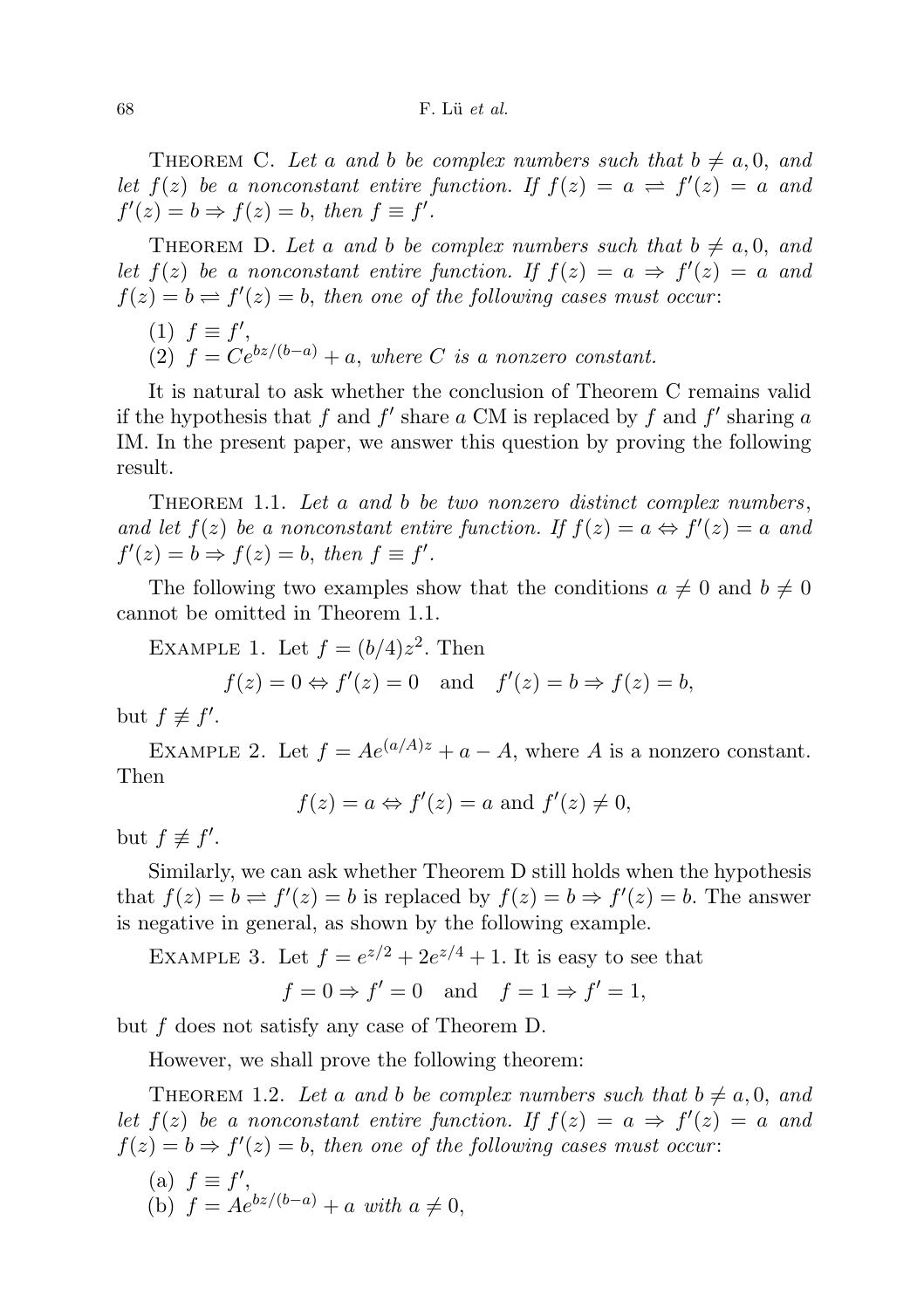(c)  $f = Ae^{az/(a-b)} + b$  with  $a \neq 0$ , (d)  $f = b\left\{\frac{1}{4}A^2e^{z/2} + Ae^{z/4} + 1\right\}$  with  $a = 0$ ,

where A is a nonzero constant.

From the proof of Theorem 1.2, we can easily get the following corollary.

COROLLARY 1.1. Let b be a nonzero number, and let  $f(z)$  be a nonconstant entire function. If  $f(z) = 0 \Rightarrow f'(z) = 0$  and  $f(z) = b \Rightarrow f'(z) = b$ , then one of the following cases must occur:

- (a)  $f \equiv f'$ ,
- (b)  $f = b\left\{\frac{1}{4}A^2e^{z/2} + Ae^{z/4} + 1\right\}$ , where A is a nonzero constant.

Remark 1.1. Obviously, Theorems 1.1 and 1.2 partially improve the former theorems.

It does not seem that the above theorems can be proved by using the methods in [5, 7]. In order to prove our theorems, we need the following result relating to normal families, which is interesting in its own right.

THEOREM 1.3. Let  $\mathcal F$  be a family of functions holomorphic on a domain D, and let a and b be distinct complex numbers. If for all  $f \in \mathcal{F}$ ,  $f(z) = a \Rightarrow f'(z) = a$  and  $f(z) = b \Rightarrow f'(z) = b$ , then F is normal in D.

In 1999, Xu [12] proved the following theorem.

THEOREM E. Let  $\mathcal F$  be a family of functions holomorphic on a domain D, and let a and b be distinct complex numbers. If for all  $f \in \mathcal{F}$ ,  $f(z) = a \Leftrightarrow$  $f'(z) = a$  and  $f(z) = b \Leftrightarrow f'(z) = b$ , then F is normal in D.

Obviously, Theorem 1.3 improves Theorem E.

## 2. Some lemmas

LEMMA 2.1 ([9]). Let F be a family of functions holomorphic on the unit disc, and suppose that there exists  $A \geq 1$  such that  $|f'(z)| \leq A$  whenever  $f \in \mathcal{F}$  and  $f(z) = 0$ . If  $\mathcal F$  is not normal, then there exist, for each  $0 \le \alpha \le 1$ ,

- (a) a number  $0 < r < 1$ ,
- (b) points  $z_n$  with  $|z_n| < 1$ ,
- (c) functions  $f_n \in \mathcal{F}$ ,
- (d) positive numbers  $a_n \to 0$  such that

$$
a_n^{-\alpha} f_n(z_n + a_n \xi) = g_n(\xi) \to g(\xi)
$$

locally uniformly, where g is a nonconstant holomorphic function on  $\mathbb C$  with order at most 1 such that  $g^{\sharp}(\xi) \leq g^{\sharp}(0) = A + 1$ , where

$$
g^{\sharp}(\xi) = \frac{|g'(\xi)|}{1 + |g(\xi)|^2}
$$

is the spherical derivative.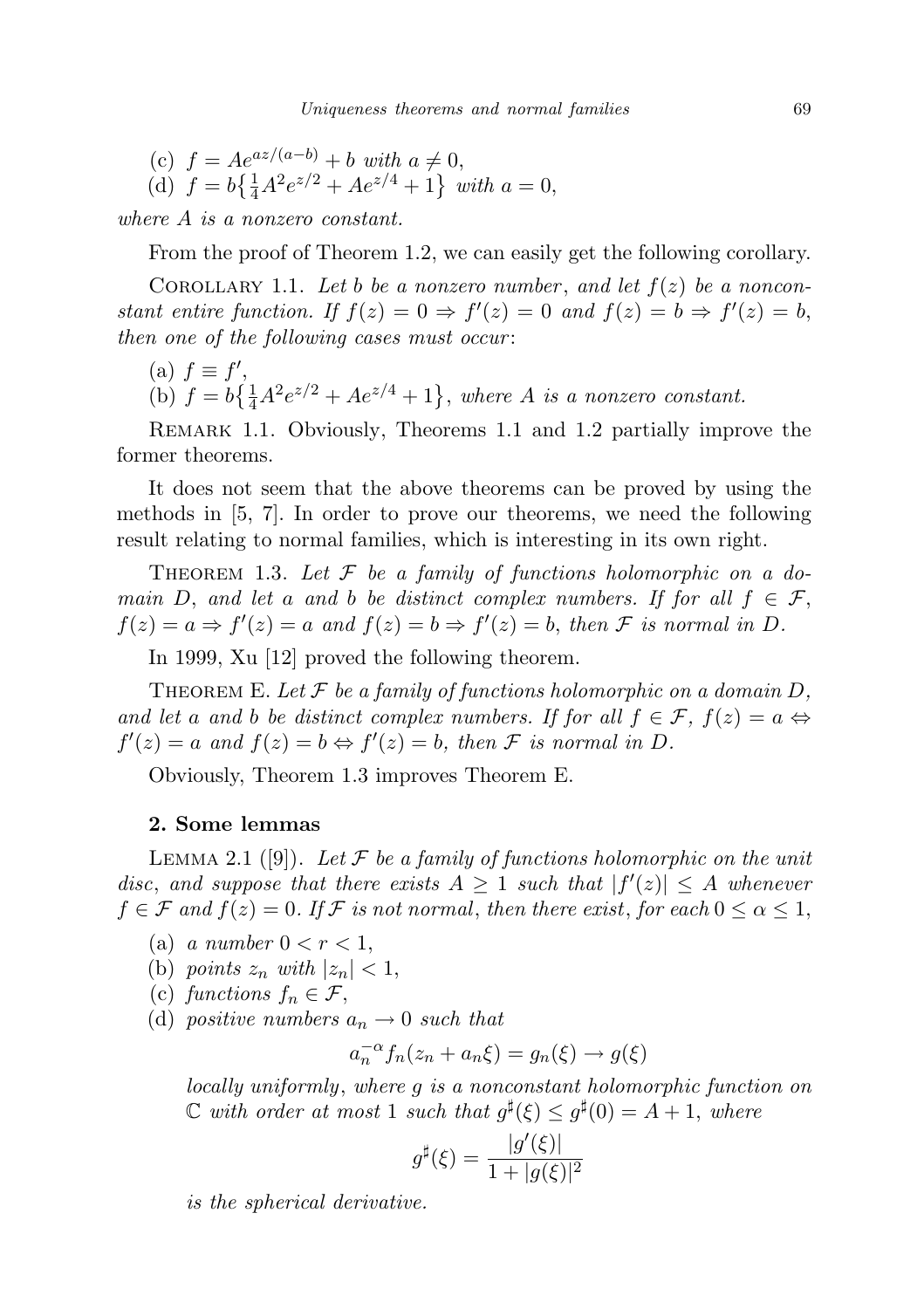#### $70$  F. Lü et al.

LEMMA 2.2 ([5]). Let  $\mathcal F$  be a family of functions holomorphic on a domain D, and let a and b be distinct complex numbers such that  $b \neq 0$ . If for all  $f \in \mathcal{F}$ ,  $f(z) = a \Rightarrow f'(z) = a$  and  $f'(z) = b \Rightarrow f(z) = b$ , then  $\mathcal F$  is normal in D.

LEMMA 2.3  $([2, 6])$ . Let f be an entire function and M be a positive number. If  $f^{\sharp}(z) \leq M$  for any  $z \in \mathbb{C}$ , then f is of exponential type.

LEMMA 2.4 ([11]). Let  $\zeta$  be a family of meromorphic functions in a domain D. Then  $\zeta$  is normal in D if and only if the spherical derivatives of functions  $f \in \zeta$  are uniformly bounded on compact subsets of D.

LEMMA 2.5  $([8], [4, Theorem 4.1])$ . Let f be an entire function of order at most 1, and k be a positive integer. Then

$$
m(r, f^{(k)}/f) = o(\log r) \quad \text{as } r \to \infty.
$$

**3. Proof of Theorem 1.3.** Since normality is a local property, we may assume that the domain  $D$  is the unit disc. Suppose, to the contrary, that F is not normal in D. Since  $a \neq b$ , we can assume  $b \neq 0$ . Set  $\mathcal{F}_1 = \{f - a :$  $f \in \mathcal{F}$ . Then  $\mathcal{F}_1$  is not normal in D. By assumption, for any function  $h(z) = f(z) - a$ , we have  $|h'(z)| \leq |a| + 1$  whenever  $h(z) = 0$ . By Lemma 2.1 (with  $\alpha = 0$  and  $A = |a| + 1$ ), there exist  $f_n - a \in \mathcal{F}_1$ ,  $z_n \in D$ , and  $a_n \to 0$ as  $n \to \infty$  such that

(3.1) 
$$
g_n(\xi) = f_n(z_n + a_n \xi) - a \to g(\xi)
$$

locally uniformly, g is a nonconstant entire function with order  $\varrho(g) \leq 1$ , and

(3.2) 
$$
g^{\sharp}(\xi) \le g^{\sharp}(0) = |a| + 2.
$$

Suppose that  $g(\eta_0) = 0$ . Hurwitz's theorem implies the existence of a sequence  $\eta_n \to \eta_0$  with

$$
g_n(\eta_n) = f_n(z_n + a_n \eta_n) - a = 0.
$$
  
Since  $f(z) = a \Rightarrow f'(z) = a$ , we have  $f'_n(z_n + a_n \eta_n) = a$ . Then  

$$
g'(\eta_0) = \lim_{n \to \infty} g'_n(\eta_n) = \lim_{n \to \infty} a_n f'_n(z_n + a_n \eta_n) = 0,
$$

and hence the zeros of  $q(\xi)$  are of multiplicity at least 2. Similarly, we find that the zeros of  $g(\xi) - (b - a)$  are of multiplicity at least 2.

Next, we shall prove that  $g(\xi) \neq b-a$ . Suppose  $\xi_0$  is a zero of  $g(\xi)-(b-a)$ with multiplicity  $m \ (\geq 2)$ . Then  $g^{(m)}(\xi_0) \neq 0$ . Thus there exists a positive number  $\delta$  such that

(3.3) 
$$
g(\xi) \neq 0, \quad g'(\xi) \neq 0, \quad g^{(m)}(\xi) \neq 0
$$

on  $D_{\delta}^{o} = \{z : 0 < |\xi - \xi_0| < \delta\}.$ 

Noting that  $g(\xi) \neq b - a$ , by the Rouché theorem, there exist  $\xi_{n,j}$  $(j = 1, \ldots, m)$  in  $D_{\delta/2} = \{\xi : |\xi - \xi_0| < \delta/2\}$  such that  $g_n(\xi_{n,j}) = b - a$ .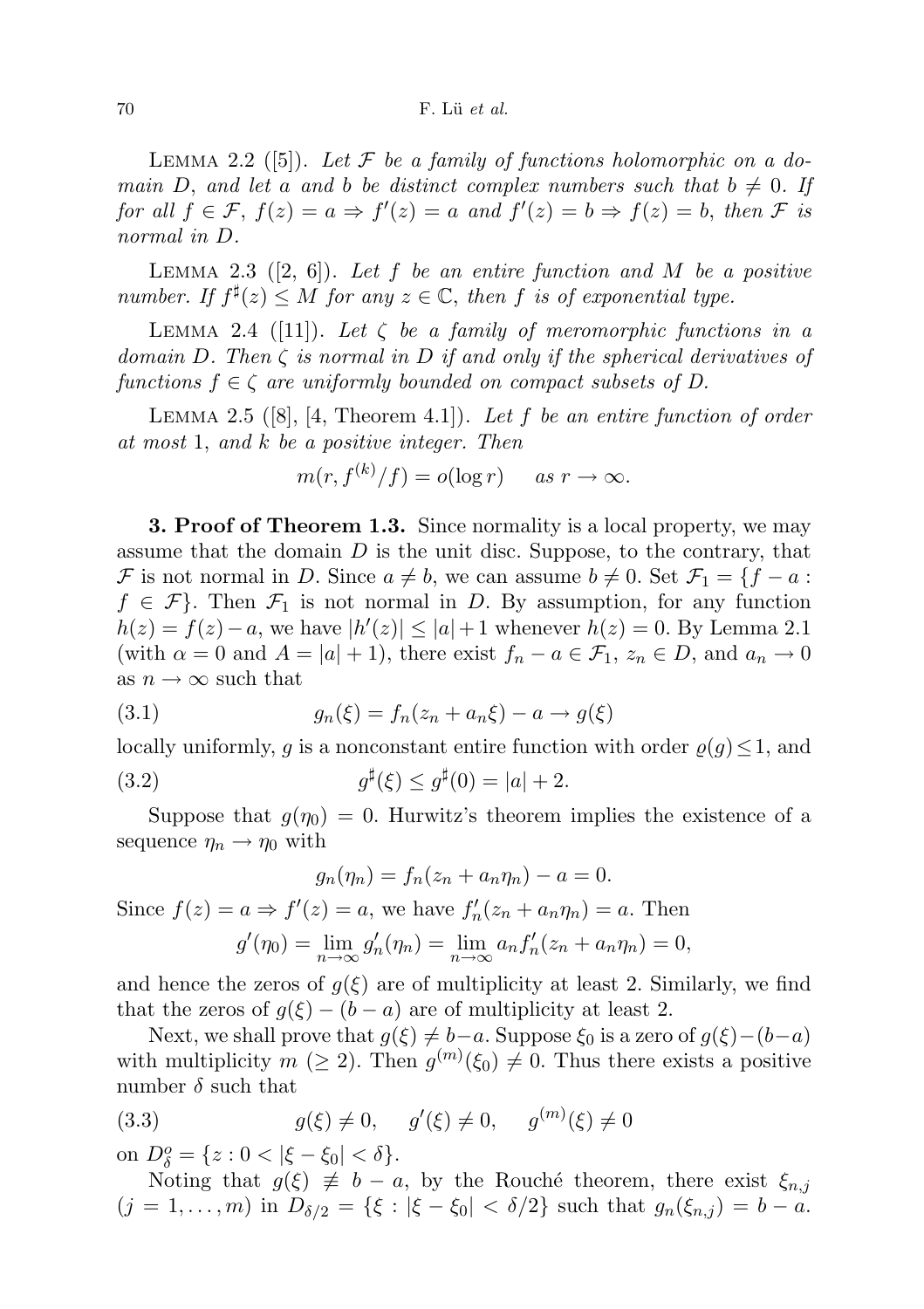Since

$$
g'_n(\xi_{n,j}) = a_n f'_n(z_n + a_n \xi_{n,j}) = a_n b \neq 0
$$
  $(j = 1, ..., m),$ 

each  $\xi_{n,j}$  is a simple zero of  $g_n(\xi)-(b-a)$ , that is,  $\xi_{n,j}\neq \xi_{n,i}$   $(1 \leq i \neq j \leq m)$ .

On the other hand,

$$
\lim_{n \to \infty} g'_n(\xi_{n,j}) = \lim_{n \to \infty} a_n b = 0.
$$

From (3.3), we have

$$
\lim_{n\to\infty}\xi_{n,j}=\xi_0\quad (j=1,\ldots,m).
$$

By (3.3), since  $g'_n(\xi) - a_n b$  has m zeros  $\xi_{n,j}$   $(j = 1, ..., m)$  in  $D_{\delta/2}$ , it follows that  $\xi_0$  is a zero of  $g'(\xi)$  with multiplicity m, and thus  $g^{(m)}(\xi_0) = 0$ . This is a contradiction. Hence  $q(\xi) \neq b - a$ .

By the Nevanlinna second fundamental theorem, we arrive at a contradiction. This completes the proof of Theorem 1.3.

**4. Proof of Theorem 1.1.** First, we prove that f is of exponential type. Set  $\mathcal{F} = \{f(z+w) : w \in \mathbb{C}\}\$ . Then  $\mathcal F$  is a family of holomorphic functions on the unit disc  $\triangle$ . By assumption, for any function  $h(z) = f(z + w)$ , we have  $h(z) = a \Rightarrow h'(z) = a$  and  $h'(z) = b \Rightarrow h(z) = b$  for all  $z \in \Delta$ . Hence by Lemma 2.2, F is normal in  $\triangle$ . Thus by Lemma 2.4, there exists  $M > 0$ satisfying  $f^{\sharp}(z) \leq M$  for all  $z \in \mathbb{C}$ . From Lemma 2.3, we deduce that f is of exponential type. Since  $f(z) = a \Leftrightarrow f'(z) = a$ , it follows that f is a transcendental entire function.

Set

(4.1) 
$$
g = \frac{(f'-f)f''}{(f-a)(f'-b)}.
$$

From the assumption that  $f = a \Leftrightarrow f' = a$  and  $f' = b \Rightarrow f = b$ , we derive that  $q$  is an entire function. By  $(4.1)$ , we have

$$
g = \frac{f'}{f-a} \frac{f''}{f'-b} - \frac{(f-a+a)f''}{(f-a)(f'-b)}
$$
  
= 
$$
\frac{f'}{f-a} \frac{f''}{f'-b} - \frac{f''}{f'-b} - \frac{f'}{f-a} \frac{af''}{(f'-b)f'}.
$$

Thus, by Lemma 2.5,

$$
T(r,g) = m(r,g) \le m\left(r, \frac{f'}{f-a} \frac{f''}{f'-b}\right) + m\left(r, \frac{f''}{f'-b}\right)
$$

$$
+ m\left(r, \frac{f'}{f-a} \frac{af''}{(f'-b)f'}\right) = o(\log r),
$$

which implies that g is a constant. We can write  $q = c$ .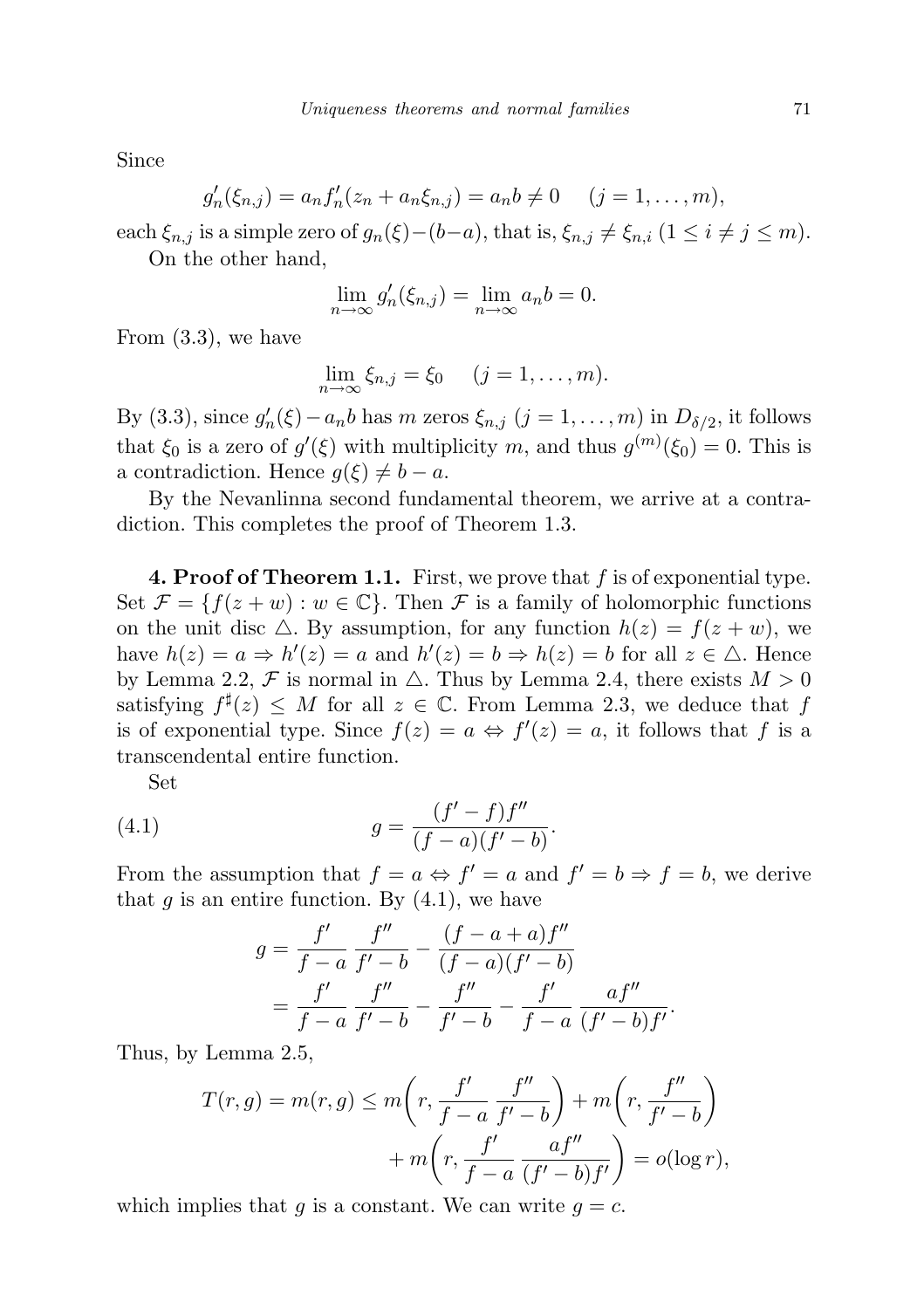## $72$  F. Lü et al.

Suppose that  $c \neq 0$ . By (4.1) we find that  $f' - a$  has only simple zeros, hence  $f = a \rightleftharpoons f' = a$ . From Theorem C we obtain  $f \equiv f'$ , thus  $g = c = 0$ , a contradiction.

Suppose now that  $c = 0$ . Then  $f \equiv f'$  or  $f'' \equiv 0$ . If  $f'' \equiv 0$ , then f is a polynomial, which is a contradiction. Thus  $f \equiv f'$ .

**5. Proof of Theorem 1.2.** Set  $\mathcal{F} = \{f(z+w) : w \in \mathbb{C}\}\)$ . Then  $\mathcal{F}$ is a family of holomorphic functions on the unit disc  $\triangle$ . By assumption, for each function  $l(z) = f(z + w)$ , we have  $l(z) = a \Rightarrow l'(z) = a$  and  $l(z) = b \Rightarrow l'(z) = b$  for all  $z \in \triangle$ . Hence by Theorem 1.3, F is normal in  $\triangle$ . Thus by Lemma 2.4, there exists  $M > 0$  satisfying  $f^{\sharp}(z) \leq M$  for all  $z \in \mathbb{C}$ . By Lemma 2.3,  $f$  is of exponential type.

Suppose that f is a polynomial. From  $f = b \Rightarrow f' = b$ , we deduce that f is a linear polynomial and  $f = bz + d$ , where d is a constant. As  $f = a \Rightarrow f' = a$ , we obtain a contradiction. So f is a transcendental entire function.

In the following, we consider two cases:

CASE 1:  $ab \neq 0$ . Set

(5.1) 
$$
\mu = \frac{f'(f - f')}{(f - a)(f - b)}.
$$

Then  $\mu$  is an entire function and

$$
T(r,\mu) = m(r,\mu)
$$
  
\n
$$
\leq m\left(r, \frac{f'f}{(f-a)(f-b)}\right) + m\left(r, \frac{f'f'}{(f-a)(f-b)}\right) + O(1)
$$
  
\n
$$
= m\left(r, \frac{1}{b-a}\left(\frac{bf'}{f-b} - \frac{af'}{f-a}\right)\right) + m\left(r, \frac{f'f'}{(f-a)(f-b)}\right) + O(1).
$$

By Lemma 2.5, we see that  $T(r,\mu) = o(\log r)$ , thus  $\mu$  is a constant. If  $\mu = 0$ , then  $f \equiv f'$ .

Suppose  $\mu \neq 0$ . Thus,  $f' \neq 0$ . Set

$$
(5.2) \t\t f'(z) = Ae^{\lambda z},
$$

where  $A$  and  $\lambda$  are two nonzero constants. Then

(5.3) 
$$
f = c + \frac{A}{\lambda} e^{\lambda z},
$$

where  $c$  is a constant. Next we consider three subcases:

SUBCASE 1.1: *a* is not a Picard value of *f*. Then  $a \neq c$ . Let  $z_0$  be a zero of  $f - a$ . By (5.2) and (5.3), we have

(5.4) 
$$
\lambda = \frac{a}{a - c}.
$$

Then  $f = c + Ae^{az/(a-c)}$ .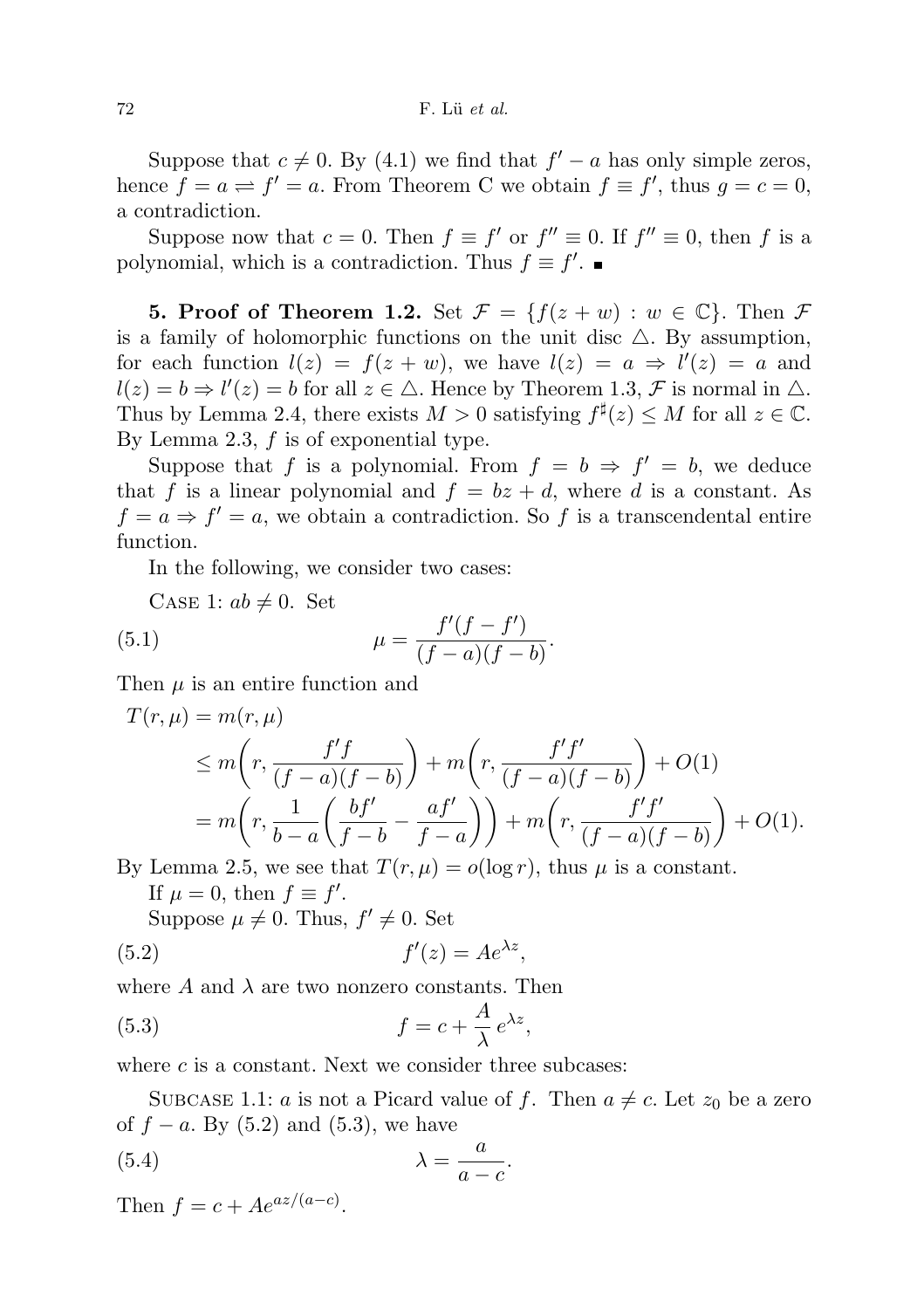Suppose b is a Picard value of f. Then  $c = b$ . Thus  $f = b + Ae^{az/(a-b)}$ . Now assume that b is not a Picard value of f. Let  $b_0$  be a zero of  $f' - b$ . By (5.2) and (5.3), we have  $c = 0$  and  $f = Ae^z$ , thus  $f \equiv f'$ .

SUBCASE 1.2: b is not a Picard value of f. Similarly to Case 1, we deduce  $f = a + Ae^{bz/(b-a)}$ .

SUBCASE 1.3: a and b are two Picard values of f. Then by Nevanlinna's second fundamental theorem, we arrive at a contradiction.

CASE 2:  $ab = 0$ . Then  $a = 0$ . Let  $h = f/b$ . Then  $h = 0 \Rightarrow h' = 0$ ,  $h = 1 \Rightarrow h' = 1$  and  $\{h(z + \omega) : \omega \in \mathbb{C}\}\$ is normal in  $\Delta$ . Then h is of exponential type. Set

(5.5) 
$$
g = \frac{h'(h'-h)}{h(h-1)}.
$$

We see that  $g$  is a entire function. As above, we have

$$
T(r,g) = m(r,g) = o(\log r),
$$

thus  $q$  is a constant.

If  $g = 0$ , then  $h \equiv h'$  and  $f \equiv f'$ . Now, we assume that  $q \neq 0$ . By (5.5) we have

$$
h'(h'-h) = gh(h-1).
$$

Taking the derivative, we obtain

(5.6) 
$$
h''(h'-h) + h'(h''-h') = g[h'(h-1) + hh']
$$

and

$$
(5.7) \ h'''(h'-h) + 2h''(h''-h') + h'(h'''-h'') = g[h''(h-1) + 2h'^2 + hh''].
$$

If  $h \neq 1$ , we set  $h = A_1 e^{\lambda_1 z} + 1$ , where  $A_1$  and  $\lambda_1$  are nonzero constants. From  $h = 0 \Rightarrow h' = 0$ , we get a contradiction. Thus  $h - 1$  has zeros.

Let  $c_0$  be a zero of  $h-1$ . By (5.6), we get  $h''(c_0) = g+1$ , which yields  $h = 1 \Rightarrow h'' = g + 1.$ 

Put

(5.8) 
$$
\phi = \frac{h'' - (1+g)h'}{h-1};
$$

this is an entire function. Similarly to the above, we find that  $\phi$  is a constant. Taking the derivative, we have

(5.9) 
$$
\phi h' = h''' - (1+g)h''.
$$

Substitute  $c_0$  into (5.7) and (5.9) to obtain

$$
\phi = -2g^2.
$$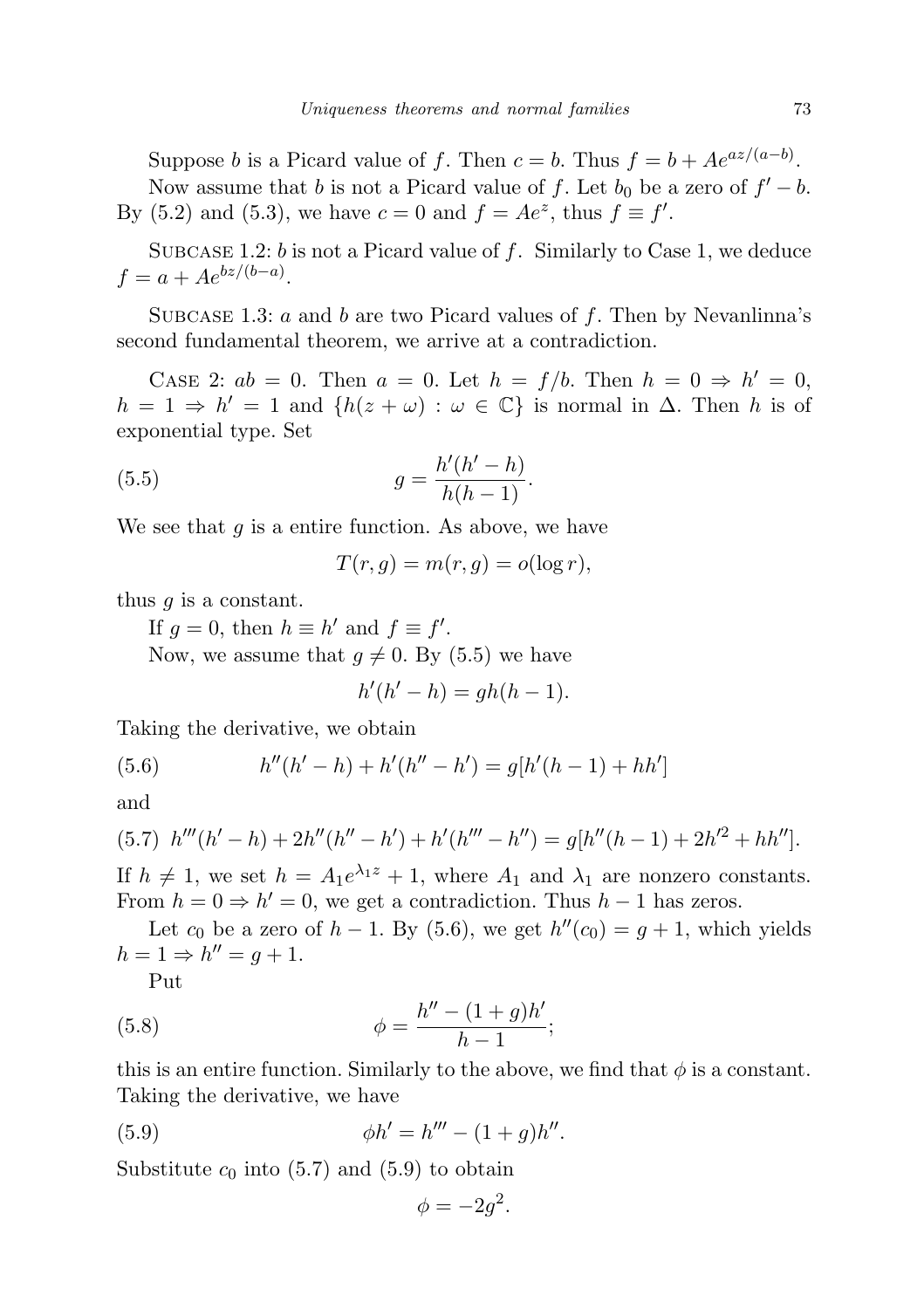If 0 is a Picard value of h, we set  $h = A_2 e^{\lambda_2 z}$ , where  $A_2$ ,  $\lambda_2$  are nonzero constants. From  $h = 1 \Rightarrow h' = 1$ , we derive that  $\lambda_2 = 1$ . Thus  $h \equiv h'$  and  $g \equiv 0$ , a contradiction. Hence 0 is not a Picard value of h.

Let  $a_0$  be a zero of h. Then from  $(5.7)$ , we deduce

$$
2h''(a_0)^2 = -gh''(a_0).
$$

If  $h''(a_0) = 0$ , then  $a_0$  is a multiple zero of  $f' - f$ . By (5.5), we find  $g = 0$ , a contradiction.

Hence,  $h''(a_0) \neq 0$  and  $2h''(a_0) = -g$ . Put  $a_0$  into (5.8) to find  $h''(a_0) =$  $-\phi$ . This yields  $q = 2\phi$ .

Thus, we get  $g = -1/4$  and  $\phi = -1/8$ . By (5.8), we have

$$
h'' - \frac{3}{4}h' + \frac{1}{8}(h-1) = 0.
$$

Solving the equation gives

$$
h = C_1 e^{z/2} + C_2 e^{z/4} + 1.
$$

From  $h = 0 \Rightarrow h' = 0$ ,  $h = 1 \Rightarrow h' = 1$ , we get  $4C_1 = C_2^2$ . Hence  $f = b\left\{\frac{1}{4}C_2^2e^{z/2} + C_2e^{z/4} + 1\right\}.$ 

REMARK 5.1. For further study, we ask some questions.

QUESTION 1. What will happen if  $b = 0$  in Theorem 1.1?

QUESTION 2. What will happen if the hypothesis  $f(z) = a \Leftrightarrow f'(z) = a$ is replaced by  $f(z) = a \Rightarrow f'(z) = a$  in Theorem 1.1?

Unfortunately, we cannot answer the questions with the above methods.

Acknowledgements. We are grateful to the referee for pointing out Lemma 2.5 which let us simplify our proofs.

This project was supported by the NSFC (No. 10771121) and the NSFC-RFBR.

### References

- [1] C. A. Berenstein and R. Gay, Complex Variables, Springer, New York, 1991.
- [2] J. Clunie and W. K. Hayman, The spherical derivative of integral and meromorphic functions, Comment. Math. Helv. 40 (1966), 117–148.
- [3] W. Hayman, Meromorphic Functions, Clarendon Press, Oxford, 1964.
- [4] J. Heittokangas, R. Korhonen, and J. Rättyä, *Generalized logarithmic derivative* estimates of Gol'dberg–Grinshtein type, Bull. London Math. Soc. 36 (2004), 105– 114.
- [5] J. T. Li and H. X. Yi, Normal families and uniqueness of entire functions and their derivatives, Arch. Math. (Basel) 87 (2006), 52–59.
- [6] D. Minda, Yosida functions, in: Lectures on Complex Analysis (Xian, 1987), C. T. Chuang (ed.), World Sci., Singapore, 1988, 197–213.
- [7] E. Mues und N. Steinmetz, Meromorphe Funktionen, die mit ihrer Ableitung Werte teilen, Manuscripta Math. 29 (1979), 195–206.